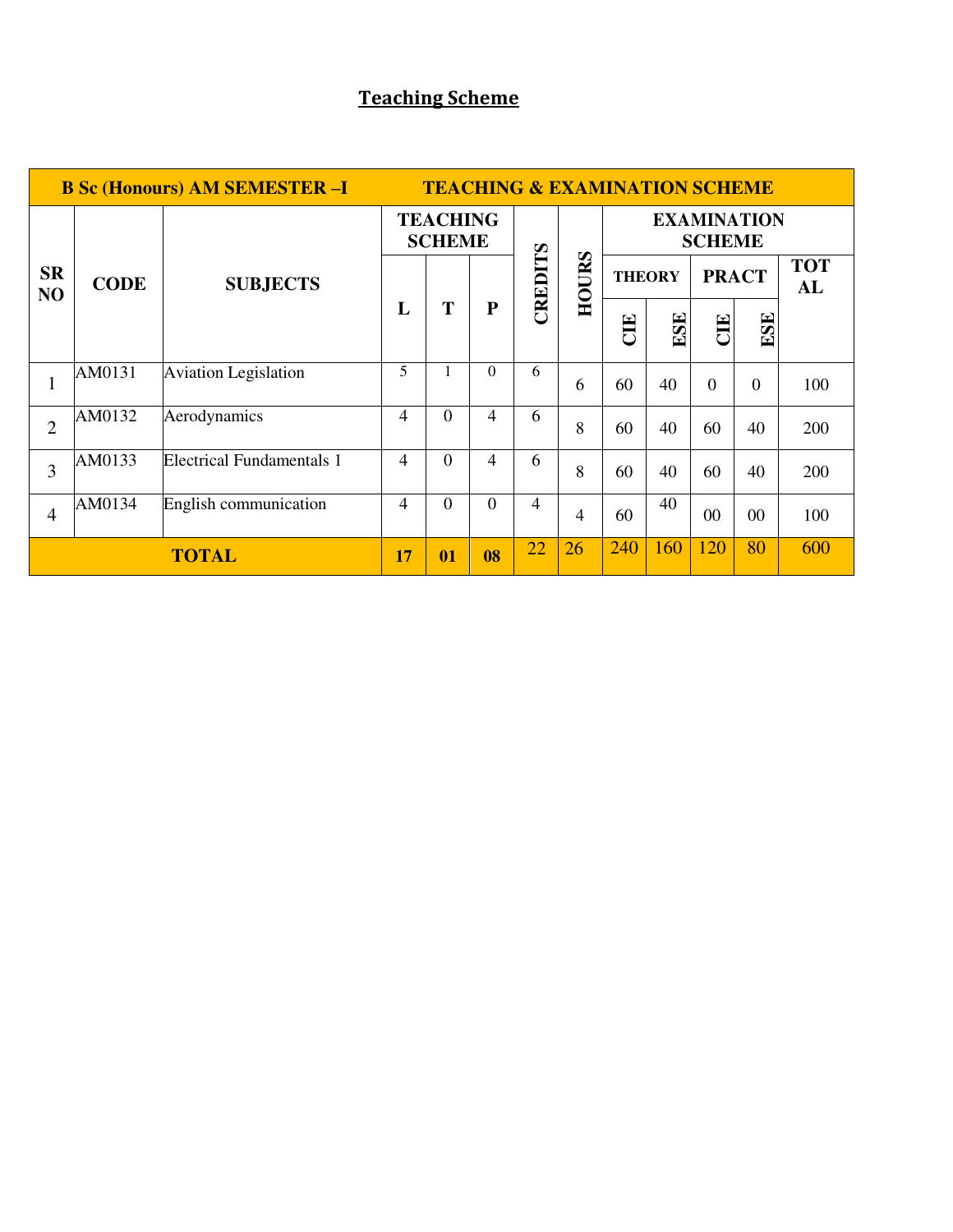| <b>Subject: Aviation Legislation</b> |                                   |                  |                |                                                                  |                                                          |                                                                            |                                                                                         |              |  |
|--------------------------------------|-----------------------------------|------------------|----------------|------------------------------------------------------------------|----------------------------------------------------------|----------------------------------------------------------------------------|-----------------------------------------------------------------------------------------|--------------|--|
|                                      | <b>Program:</b> B Sc (Honours) AM |                  |                |                                                                  | <b>Subject Code: AM0131</b>                              |                                                                            | <b>Semester: I</b>                                                                      |              |  |
|                                      |                                   |                  |                |                                                                  |                                                          |                                                                            |                                                                                         |              |  |
|                                      | <b>Teaching Scheme</b>            |                  |                |                                                                  | <b>Examination Evaluation Scheme</b>                     |                                                                            |                                                                                         |              |  |
| Lecture                              | <b>Tutorial</b>                   | <b>Practical</b> | <b>Credits</b> | <b>Universi</b><br>ty<br><b>Theory</b><br><b>Examin</b><br>ation | <b>University</b><br><b>Practical</b><br>Examinatio<br>n | Continuou<br>s Internal<br><b>Evaluation</b><br>$(CIE)$ -<br><b>Theory</b> | Continuo<br>us<br><b>Internal</b><br><b>Evaluatio</b><br>$n$ (CIE)-<br><b>Practical</b> | <b>Total</b> |  |
|                                      |                                   |                  |                | 16/40                                                            |                                                          | 24/60                                                                      |                                                                                         | 100          |  |

#### **Course outcomes:**

CO 1: Define the Aircraft Act and rules made under role of DGCA. [BT-1]

CO 2: Explain the relationship between CAR 21, CAR 145, CAR 147, CAR M and CAR 66. [BT-2]

CO 3: Discuss about CAR 66 – Certifying Staff – Maintenance. [BT-2]

CO 4: Discuss in detailed understanding of CAR 145 -Approved Maintenance Organization. [BT-2]

CO 5: Explain the Safety Management System. [BT-2]

CO 6: Discuss CAR 21 Design/ Production Organization Approval, Aircraft modification and repair approval and certification Permit to fly requirements.  $[BT-2]$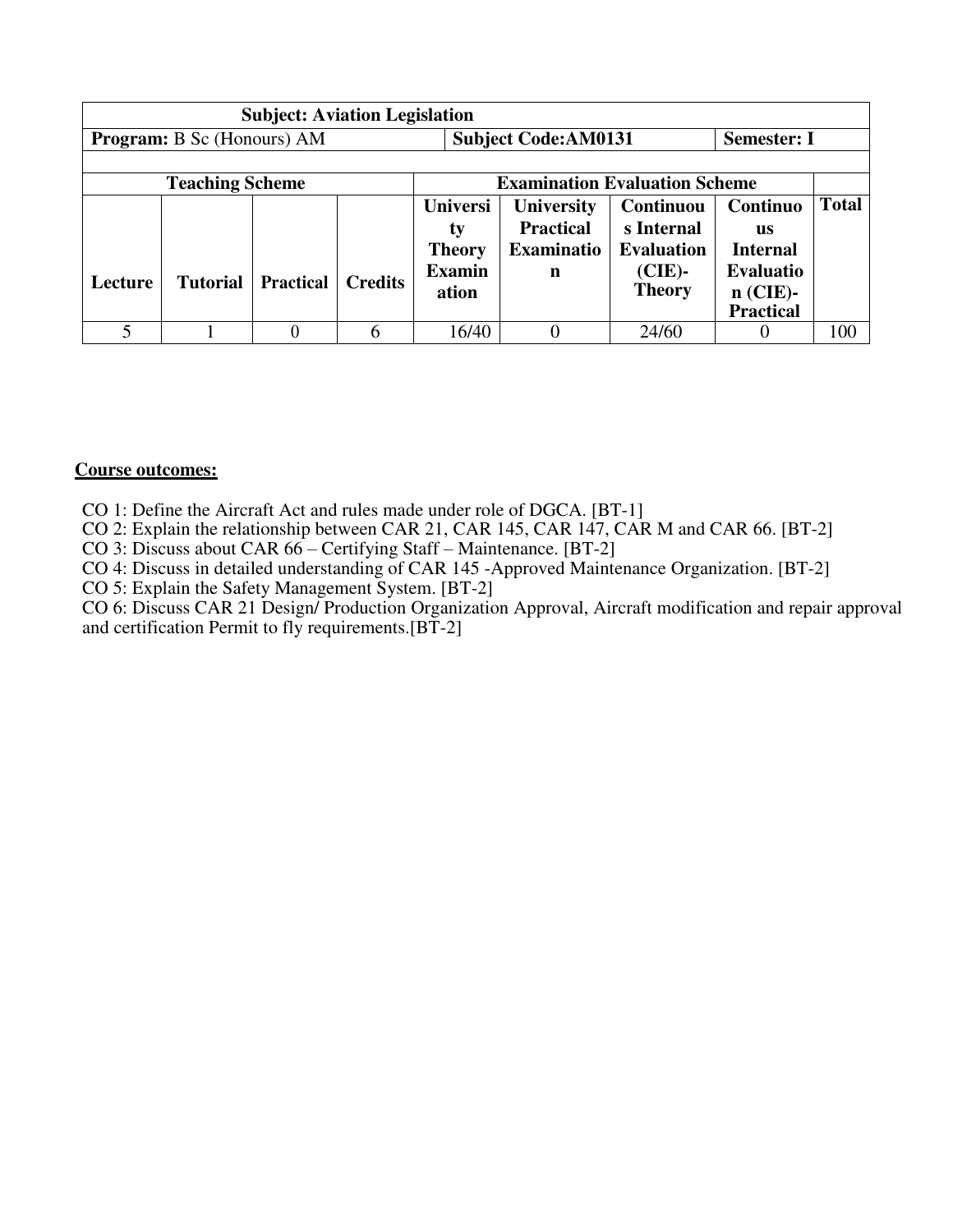| Unit $1$ | <b>Regulatory Framework</b>                                                  | 16 Hrs. |
|----------|------------------------------------------------------------------------------|---------|
|          | Role of International Civil Aviation Organization; Introduction to Chicago   |         |
|          | Convention, 1944; Introduction to ICAO, Convention, Standards and            |         |
|          | Recommended Practices; The Aircraft Act, 1934; The Aircraft Rules, 1937 -    |         |
|          | Part                                                                         |         |
|          | I, II, III, IV, VI, VII, IX, XIIA, XIIB,XIIC, XIII, XIV                      |         |
|          | Role of the DGCA; Relationship between CAR-21, CAR-M, CAR-145,               |         |
|          | CAR-66,                                                                      |         |
|          | CAR 147; Aeronautical Information Circulars (Applicable to Aircraft          |         |
|          | Maintenance and Release); CAR - Sections 1 and 2                             |         |
| Unit $2$ | <b>CAR-M</b>                                                                 | 16 Hrs. |
|          | Detail understanding of CAR M provisions related to Continuing               |         |
|          | Airworthiness;                                                               |         |
|          | Detailed understanding of CAR-M.                                             |         |
|          | <b>CAR-145</b> — Approved Maintenance Organisations                          |         |
|          | Detailed understanding of CAR-145 and CAR M Subpart F                        |         |
|          | <b>CAR-66 Certifying Staff - Maintenance</b>                                 |         |
|          | Detailed understanding of CAR-66.                                            |         |
|          | <b>AR-147 Approved Maintenance Training Organization</b>                     |         |
|          | Detailed understanding of CAR-147.                                           |         |
|          | <b>Aircraft Operations</b>                                                   |         |
|          | Commercial Air Transport/Commercial Operations; Air Operators                |         |
|          | Certificates;                                                                |         |
|          | Operators Responsibilities, in particular regarding continuing airworthiness |         |
|          | and                                                                          |         |
|          | maintenance; Documents to be carried on board; Aircraft Placarding           |         |
|          | (Markings);                                                                  |         |
| Unit $3$ | <b>Aircraft Certification</b>                                                | 16 Hrs. |
|          | (a) General - Certification rules: such as FAA & EACS 23/25/27/29; Type      |         |
|          | Certification                                                                |         |
|          |                                                                              |         |
|          | Supplemental Type Certification; Type Approval;                              |         |
|          | CAR-21 Sub-Part F, G, H, I, M, P & Q                                         |         |
|          | Aircraft Modifications and repairs approval and certification; permit to fly |         |
|          | requirements                                                                 |         |
|          | (b) Documents - Certificate of Airworthiness; Certificate of Registration;   |         |
|          | Noise                                                                        |         |
|          | Certificate; Weight Schedule; Radio Station Licence and Approval.            |         |
| Unit 4   | <b>Applicable National and International Requirements</b>                    | 12 Hrs. |
|          | Introduction to ICAO, FAR, EASA Regulations - Aircraft Maintenance and       |         |
|          | certification                                                                |         |
|          | (a) Maintenance Programme, Maintenance checks and inspections; Master        |         |
|          | Minimum Equipment Lists, Minimum Equipment List; Dispatch Deviation          |         |
|          | Lists;                                                                       |         |
|          | Airworthiness Directives; Service Bulletins, manufacturers service           |         |
|          | information;                                                                 |         |
|          |                                                                              |         |
|          | Modifications and repairs;                                                   |         |
|          | Maintenance documentation: maintenance manuals, structural repair manual,    |         |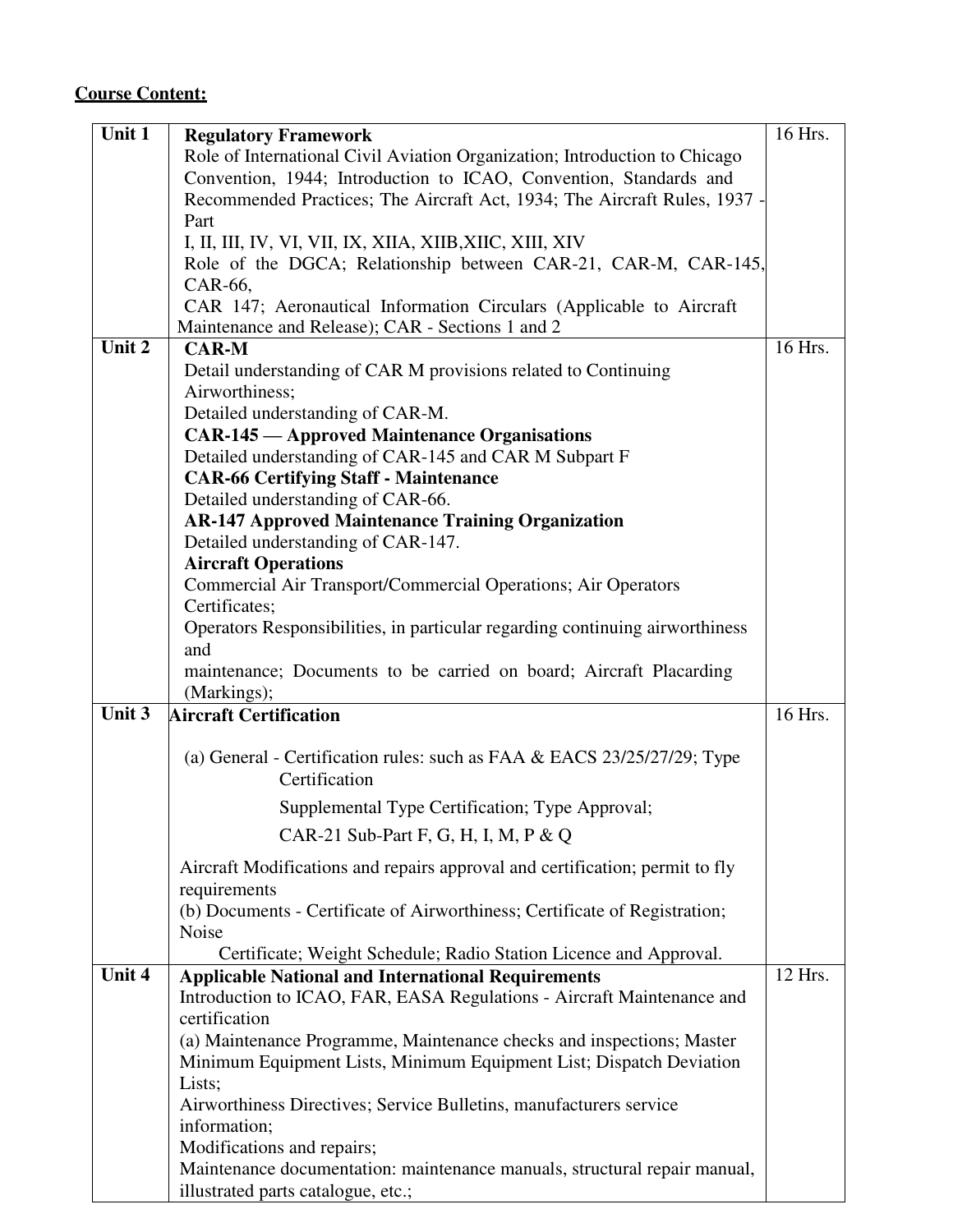(b) Continuing airworthiness; Test flights; ETOPS /EDTO, maintenance and dispatch requirements; RVSM, maintenance and dispatch requirements; RNP, MNPS Operations All Weather Operations; Category 2/3 operations and minimum equipment, maintenance, training and certification requirements. **Safety Management System**  State Safety Programme; Basic Safety Concepts; Hazards & Safety Risks; SMS Operation; SMS Safety performance; Safety Assurance. **Fuel Tank Safety**  Special Federal Aviation Regulations (SFARs) from 14 CFR SFAR 88 of the FAA and of JAA TGL 47; Concept of CDCCL, Airworthiness Limitations Items (ALI).

## **Text/Reference Books:**

## **Reference Books:**

The Aircraft Act, 1934 The Aircraft Rules, 1937 VOL 1 The Aircraft Rules, 1937 VOL 3

- i. Aeronautical Information Circular
- ii.  $CAR section 1.2 \& 8 \text{ SMS}$
- iii. CAR- 21, M,145,66 & 147
- iv. Special Federal Aviation Regulations (SFARs)-14 CFR, SFAR 88 & JAA TGL 47 Airworthiness Procedure Manual

Tutorial : Aviation Legislation

- **1** AME licencing procedure in various categories
- **2** Approval of a typical continuing airworthiness management organisation
- **3** Approval of a typical maintenance organisation
- **4** Registration of an Aircraft
- **5** Obtaining C of A for a new aircraft
- **6** Renewal of ARC
- **7** Approval of Aircraft Maintenance programme
- **8** Approval of MEL
- **9** Aircraft defect recording, reporting, rectification and certification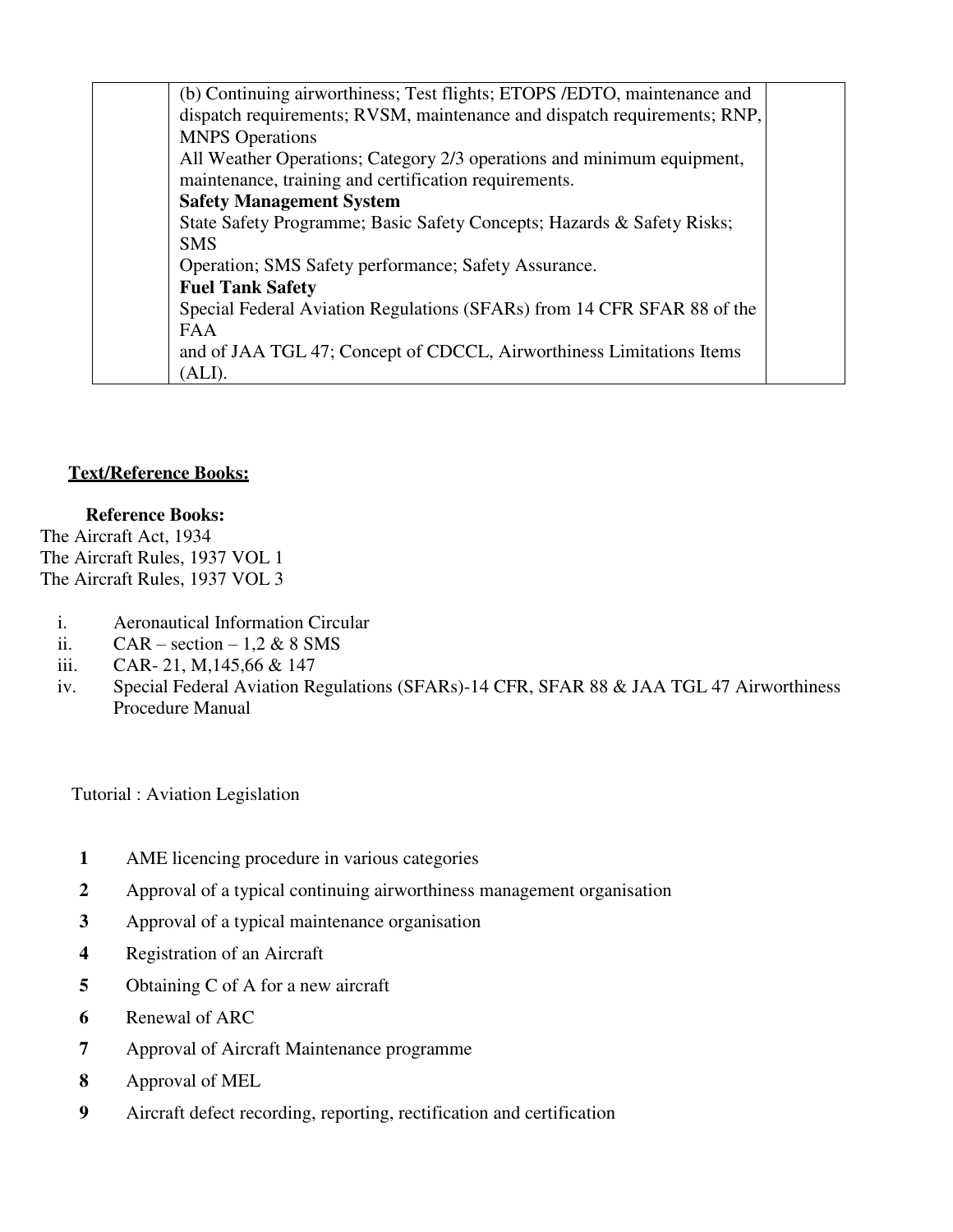| Subject: Aerodynamics      |  |                                       |  |                    |                                      |                   |                   |              |
|----------------------------|--|---------------------------------------|--|--------------------|--------------------------------------|-------------------|-------------------|--------------|
| Program: B Sc (Honours) AM |  |                                       |  |                    | Subject Code: AM0132                 |                   | Semester: I       |              |
|                            |  |                                       |  |                    |                                      |                   |                   |              |
|                            |  | <b>Teaching Scheme</b>                |  |                    | <b>Examination Evaluation Scheme</b> |                   |                   |              |
|                            |  |                                       |  | <b>University</b>  | <b>University</b>                    | <b>Continuous</b> | <b>Continuous</b> | <b>Total</b> |
|                            |  |                                       |  | <b>Theory</b>      | <b>Practical</b>                     | <b>Internal</b>   | <b>Internal</b>   |              |
|                            |  |                                       |  | <b>Examination</b> | <b>Examination</b>                   | <b>Evaluation</b> | <b>Evaluation</b> |              |
|                            |  |                                       |  |                    |                                      | $(CIE)$ -         | $(CIE)$ -         |              |
| Lecture                    |  | <b>Tutorial   Practical   Credits</b> |  |                    |                                      | <b>Theory</b>     | <b>Practical</b>  |              |
|                            |  |                                       |  | 6/40               | 16/40                                | 24/60             | 24/60             | 200          |

#### **Course outcomes:**

CO 1: Differentiate the properties of different layers of the atmosphere. [BT-2]

CO 2: List out the parts name of an aircraft. [BT-1]

CO 3: Analyze the behavior of different types of airfoil in the atmosphere. [BT-4]

CO 4: Calculate the four forces and moments which act on an aircraft. [BT-3]

CO 5: Measure the value of 'g' force theoretically while maneuvering. [BT-5]

CO 6: Create new ideas to enhance aircraft's overall performance. [BT-6]

| Unit $1$ | <b>Physics of the Atmosphere</b>                                                            | 15 Hrs. |
|----------|---------------------------------------------------------------------------------------------|---------|
|          | International Standard Atmosphere (ISA), application to aerodynamics.                       |         |
|          | <b>Aerodynamics</b>                                                                         |         |
|          | Airflow around a body; Boundary layer, laminar and turbulent flow, free                     |         |
|          | stream                                                                                      |         |
|          | flow, relative airflow, upwash and downwash, vortices, stagnation; The                      |         |
|          | terms:                                                                                      |         |
|          | camber, chord, mean aerodynamic chord, aerodynamic centre, centre of                        |         |
|          | pressure,                                                                                   |         |
|          | stagnation point, profile (parasite) drag, induced drag, angle of attack, wash              |         |
|          | in and                                                                                      |         |
|          | wash out, fineness ratio, wing shape and aspect ratio; Thrust, Weight,                      |         |
|          | Aerodynamic                                                                                 |         |
|          | Resultant; Generation of Lift and Drag: Angle of Attack, Lift coefficient,                  |         |
|          | Drag coefficient, polar curve, stall; Aerofoil contamination including ice,<br>snow, frost. |         |
| Unit 2   | <b>Theory of Flight</b>                                                                     | 15 Hrs. |
|          | Relationship between lift, weight, thrust and drag; Glide ratio; Steady state               |         |
|          | flights,                                                                                    |         |
|          | performance; Theory of the turn; Influence of load factor: stall, flight                    |         |
|          | envelope and                                                                                |         |
|          | structural limitations; Lift augmentation.                                                  |         |
|          | <b>Flight Stability and Dynamics</b>                                                        |         |
|          | Longitudinal, lateral and directional stability (active and passive                         |         |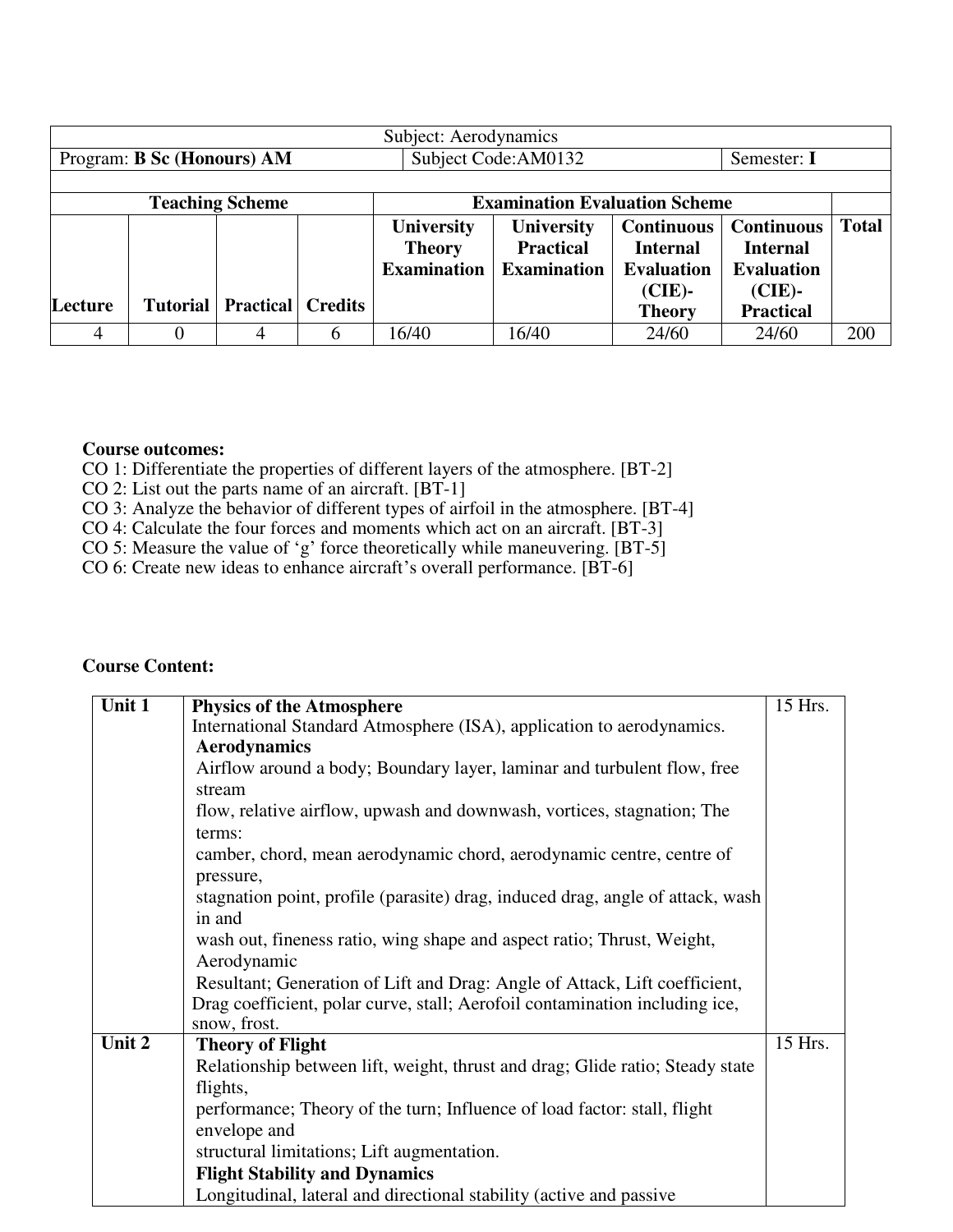| Unit 3 | Theory of Flight - Aeroplane Aerodynamics and Flight Controls                                                   | 15 Hrs. |
|--------|-----------------------------------------------------------------------------------------------------------------|---------|
|        | Operation and effect of:                                                                                        |         |
|        | - roll control: ailerons and spoilers;                                                                          |         |
|        | - pitch control: elevators, stabilators, variable incidence stabilisers and                                     |         |
|        | canards;                                                                                                        |         |
|        | - yaw control, rudder limiters;<br>Control using elevons, ruddervators; High lift devices, slots, slats, flaps, |         |
|        | flaperons;                                                                                                      |         |
|        | Drag inducing devices, spoilers, lift dumpers, speed brakes; Effects of wing                                    |         |
|        | fences,                                                                                                         |         |
|        | saw tooth leading edges; Boundary layer control using, vortex generators,                                       |         |
|        | stall                                                                                                           |         |
|        | wedges or leading edge devices; Operation and effect of trim tabs, balance<br>and                               |         |
|        | antibalance (leading) tabs, servo tabs, spring tabs, mass balance, control<br>surface                           |         |
|        | bias, aerodynamic balance panel.                                                                                |         |
| Unit 4 | <b>Basic Instrument System:</b>                                                                                 | 15 Hrs. |
|        | Classification; Atmosphere; Terminology; Pressure measuring                                                     |         |
|        | devices and systems; Pitot static systems; Altimeters; Vertical                                                 |         |
|        |                                                                                                                 |         |
|        | speed indicators; Airspeed indicators; Machometer; Altitude                                                     |         |
|        | reporting/alerting systems; Air data computers; rate of climb /                                                 |         |
|        | vertical speed indicator, cabin pressure indicator, pneumatic                                                   |         |
|        | systems instruments;                                                                                            |         |
|        | <b>High Speed Flight:</b>                                                                                       |         |
|        | Speed of sound, subsonic flight, transonic flight, supersonic                                                   |         |
|        | flight, Mach number, critical Mach number, compressibility                                                      |         |
|        | effect, buffet, shock wave, aerodynamic heating, area rule.                                                     |         |
|        |                                                                                                                 |         |
|        | Factors affecting airflow in engine intakes of high speed aircraft;                                             |         |
|        | Effects of sweepback on critical Mach number.                                                                   |         |
|        | <b>Rotary Wing Aerodynamics</b>                                                                                 |         |
|        | Elementary rotary wing and aerodynamic Terminology;                                                             |         |
|        | Basic operation and effect of cyclic, collective and anti-torque controls.                                      |         |
|        |                                                                                                                 |         |

### **Reference Books:**

Aerodynamics - By Clancey

Mechanics of Flight By - A.C.Kermode

Force measurement on symmetric airfoil.

Force measurement on cambered airfoil.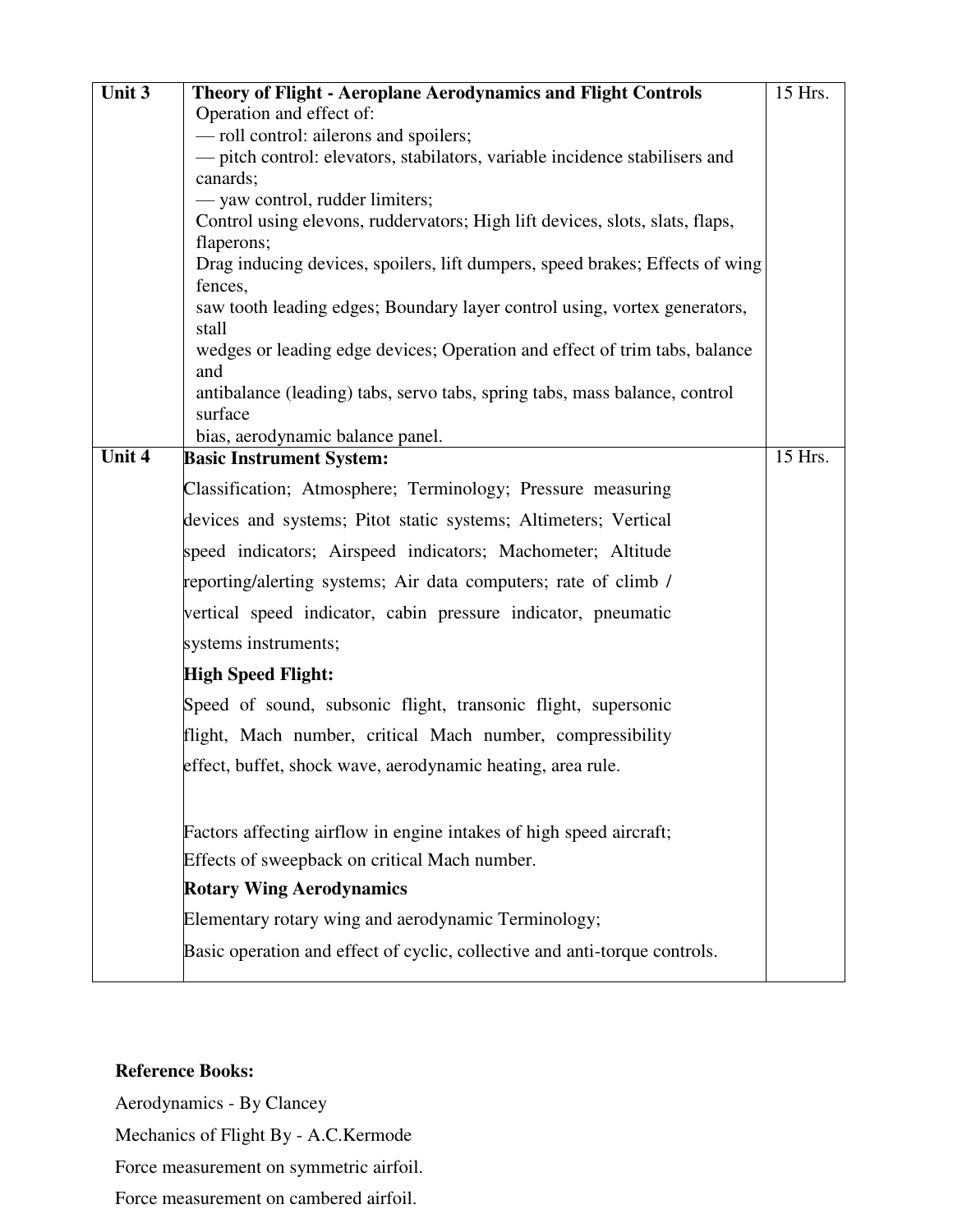Aircraft Instruments-by E.H.J.Pallett Aircraft Instruments-by C.A.Williams

#### **List of Practical (Aerodynamics)**

**1**  Flow around various objects in a 'Water Channel' - Square, Cylinder, Aerofoil - Understanding laminar flow, turbulent flow, stagnation point, flow separation, boundary layer, **2** Fabricate Aerofoil Model - Understanding associated terms **3** Water Channel - Effect of vortex generator on boundary layer control **4** Effect of angle of attack and airflow velocity on lift and Stalling

**5** Study of flow over streamlined bodies with different angle of attack by flow visualization technique Identification of flight control surfaces and their effect on flight control -

**6**  Aircraft

**7** 

Model

Identifying High lift devices and practical understanding of their effect on lift with

respect to aircraft speed (Air flow)

- **8** Practical understanding of lift spoiling devices.
- **9** Removal / installation of Pitot Static Instruments.
- **10** Calibration of a Pitot Static System using a Pitot Static Leak tester.
- **11** Fabrication of model high speed flight
- **12** Practical study of various factors affecting lift and drag on an aerofoil. Factors affecting flow of fluid over an aerofoil surface and demonstrate the
- **13** venturi

effect

Identify various type of flap surfaces and their effect on high lift and high

**14** drag

characteristic

**15** Identification of various parts of Rotary wing.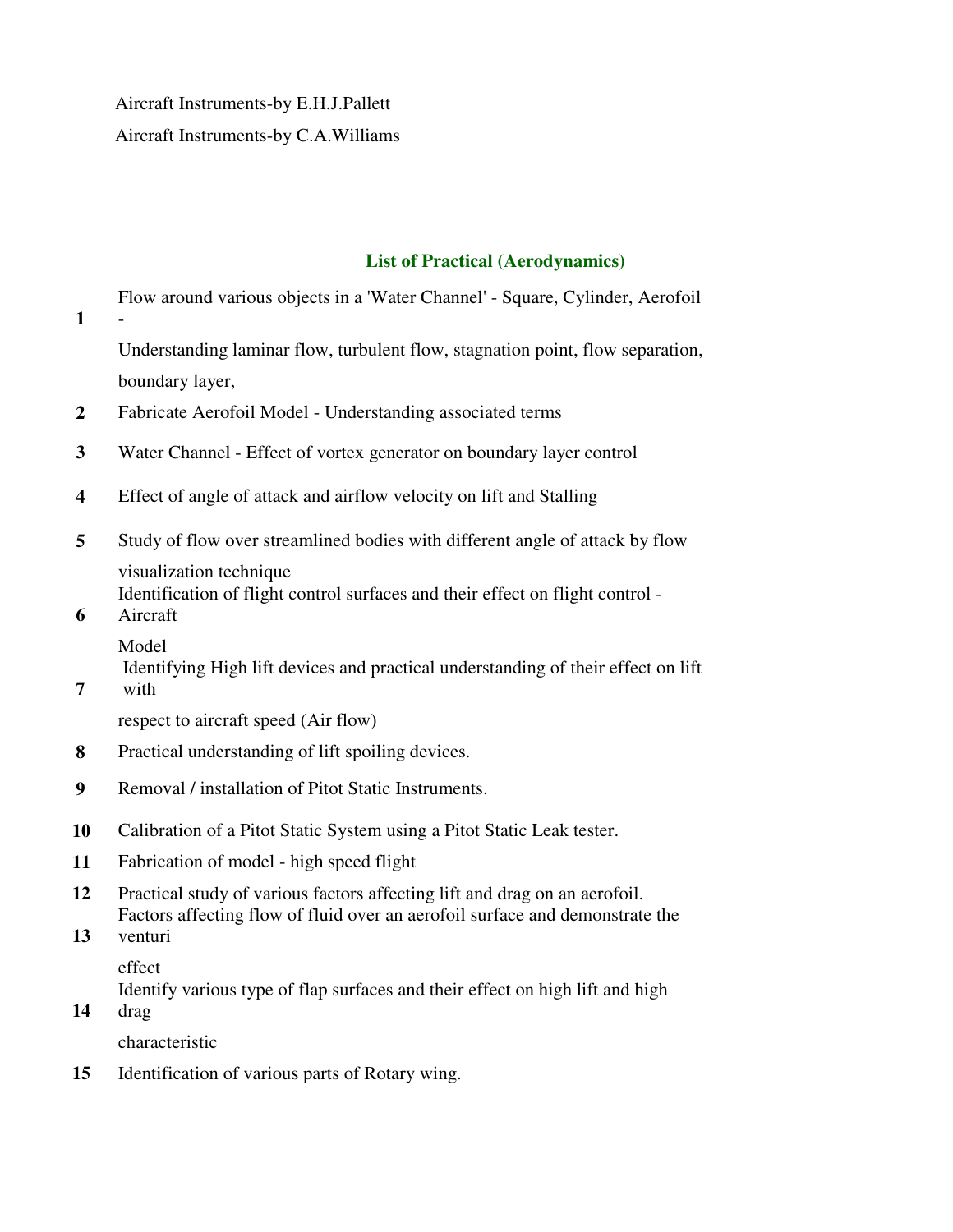| <b>Subject: Electrical Fundamentals</b> |                        |                                       |   |                                                          |                                                             |                                                                                         |                                                                                            |              |  |
|-----------------------------------------|------------------------|---------------------------------------|---|----------------------------------------------------------|-------------------------------------------------------------|-----------------------------------------------------------------------------------------|--------------------------------------------------------------------------------------------|--------------|--|
| Program: B Sc (Honours) AM              |                        |                                       |   |                                                          | Subject Code: AM0133                                        |                                                                                         | Semester $: I$                                                                             |              |  |
|                                         |                        |                                       |   |                                                          |                                                             |                                                                                         |                                                                                            |              |  |
|                                         | <b>Teaching Scheme</b> |                                       |   |                                                          | <b>Examination Evaluation Scheme</b>                        |                                                                                         |                                                                                            |              |  |
| Lecture                                 |                        | <b>Tutorial   Practical   Credits</b> |   | <b>University</b><br><b>Theory</b><br><b>Examination</b> | <b>University</b><br><b>Practical</b><br><b>Examination</b> | <b>Continuous</b><br><b>Internal</b><br><b>Evaluation</b><br>$(CIE)$ -<br><b>Theory</b> | <b>Continuous</b><br><b>Internal</b><br><b>Evaluation</b><br>$(CIE)$ -<br><b>Practical</b> | <b>Total</b> |  |
| 4                                       |                        |                                       | 6 | 16/40                                                    | 16/40                                                       | 24/60                                                                                   | 24/60                                                                                      | 200          |  |

### **Course Objectives**

- 1. To describe the various basic concepts of electrical parameters.
- 2. To describe the basics of electrical equipment.
- 3. To discuss the understanding of various types of electrical motors.
- 4. To discuss the various electrical transformers etc.

#### **Course Outcomes:**

- CO 1: State the different types of electrical laws. [BT-1]
- CO2: Explain different types of electrical components. [BT-2]
- CO 3: Calculate the different types of electrical parameters. [BT-3]
- CO 4: Describe the concepts and ideas of AC fundamentals. [BT-2]
- CO 5: Explain the working principle & amp; construction of Electrical machines. [BT-2]
- CO 6: Design & amp; development of different types of Filters. [BT-6]

| Unit 1 |                                                                                     | 10 Hrs. |
|--------|-------------------------------------------------------------------------------------|---------|
|        | <b>Electron Theory</b>                                                              |         |
|        | Structure and distribution of electrical charges within: atoms, molecules,          |         |
|        | ions, compounds                                                                     |         |
|        | Molecular structure of conductors, semiconductors and insulators.                   |         |
|        | <b>Static Electricity and Conduction</b>                                            |         |
|        | Static electricity and distribution of electrostatic charges; Electrostatic laws    |         |
|        | of attraction and repulsion; Units of charge, Coulomb's Law; Conduction of          |         |
|        | electricity in solids, liquids, gases and a vacuum.                                 |         |
|        | <b>Electrical Terminology</b>                                                       |         |
|        | The following terms, their units and factors affecting them: potential              |         |
|        | difference, electromotive force, voltage, current, resistance, conductance,         |         |
|        | charge, conventional current flow, electron flow.                                   |         |
|        | <b>DC Circuits</b>                                                                  |         |
|        | Ohms Law, Kirchhoff's Voltage and Current Laws; Calculations using the              |         |
|        | above laws                                                                          |         |
|        | to find resistance, voltage and current; Significance of the internal resistance of |         |
|        |                                                                                     |         |
|        | supply.                                                                             |         |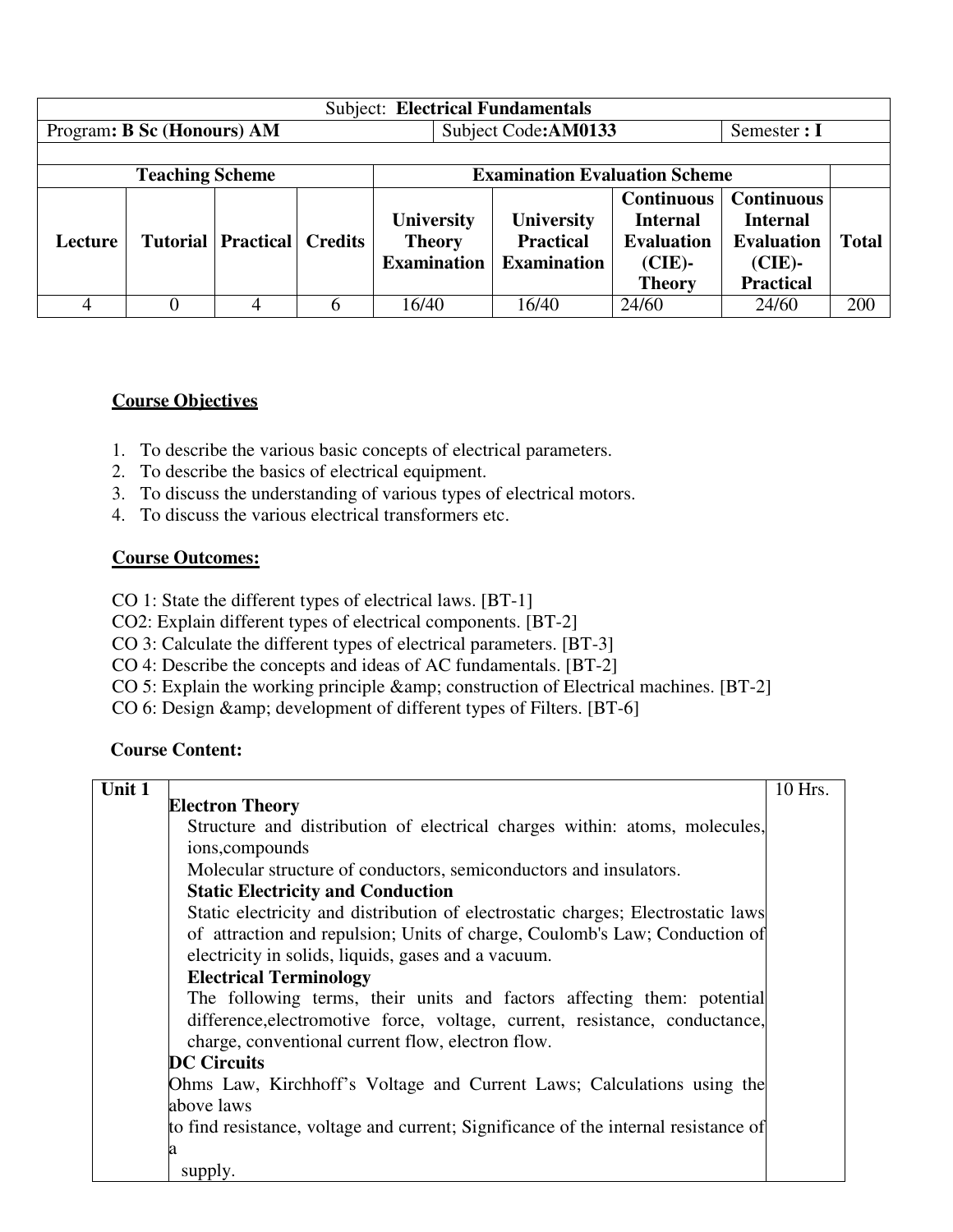|        | <b>Resistance/Resistor</b>                                                                                                                                      |         |
|--------|-----------------------------------------------------------------------------------------------------------------------------------------------------------------|---------|
|        | Resistance and affecting factors; Specific resistance; Resistor                                                                                                 |         |
|        | colour code, values and tolerances, preferred values, wattage                                                                                                   |         |
|        | ratings; Resistors in series and parallel; Calculation of total                                                                                                 |         |
|        | resistance using series, parallel and series parallel combinations;                                                                                             |         |
|        | Operation and use of potentiometers and rheostats; Operation of                                                                                                 |         |
|        | Wheatstone Bridge.                                                                                                                                              |         |
|        | Positive and negative temperature coefficient conductance; Fixed                                                                                                |         |
|        | resistors, stability, tolerance and limitations, methods of                                                                                                     |         |
|        | construction; Variable resistors, thermistors, voltage dependent                                                                                                |         |
|        | resistors; Construction of potentiometers and                                                                                                                   |         |
|        | rheostats; Construction of Wheatstone Bridge;                                                                                                                   |         |
| Unit 2 | <b>Capacitance/Capacitor</b>                                                                                                                                    | 10 Hrs. |
|        | Operation and function of a capacitor; Factors affecting capacitance area of<br>plates,<br>distance between plates, number of plates, dielectric and dielectric |         |
|        | constant, working voltage, voltage rating; Capacitor types,                                                                                                     |         |
|        | construction and function; Capacitor color coding;                                                                                                              |         |
|        |                                                                                                                                                                 |         |
|        | Calculations of capacitance and voltage in series and parallel                                                                                                  |         |
|        | circuits; Exponential charge and discharge of a capacitor, time<br>constants; Testing of capacitors.                                                            |         |
|        | <b>Magnetism</b>                                                                                                                                                |         |
|        | Theory of magnetism; Properties of a magnet Action of a magnet                                                                                                  |         |
|        | suspended in the Earth's magnetic field; Magnetisation and                                                                                                      |         |
|        | demagnetisation; Magnetic shielding; Various types of magnetic                                                                                                  |         |
|        | material; Electromagnets construction and principles of operation;                                                                                              |         |
|        | Hand clasp rules to determine: magnetic field around current                                                                                                    |         |
|        | carrying conductor.                                                                                                                                             |         |
|        | Magneto motive force, field strength, magnetic flux density,                                                                                                    |         |
|        | permeability, hysteresis loop, retentivity, coercive force reluctance,                                                                                          |         |
|        | saturation point, eddy currents; Precautions for care and storage of                                                                                            |         |
|        | magnets.                                                                                                                                                        |         |
|        | <b>Inductance/Inductor:</b><br>Faraday's Law; Action of inducing a voltage in a conductor                                                                       |         |
|        | moving in a magnetic field;                                                                                                                                     |         |
|        | Induction principles; Effects of the following on the magnitude of                                                                                              |         |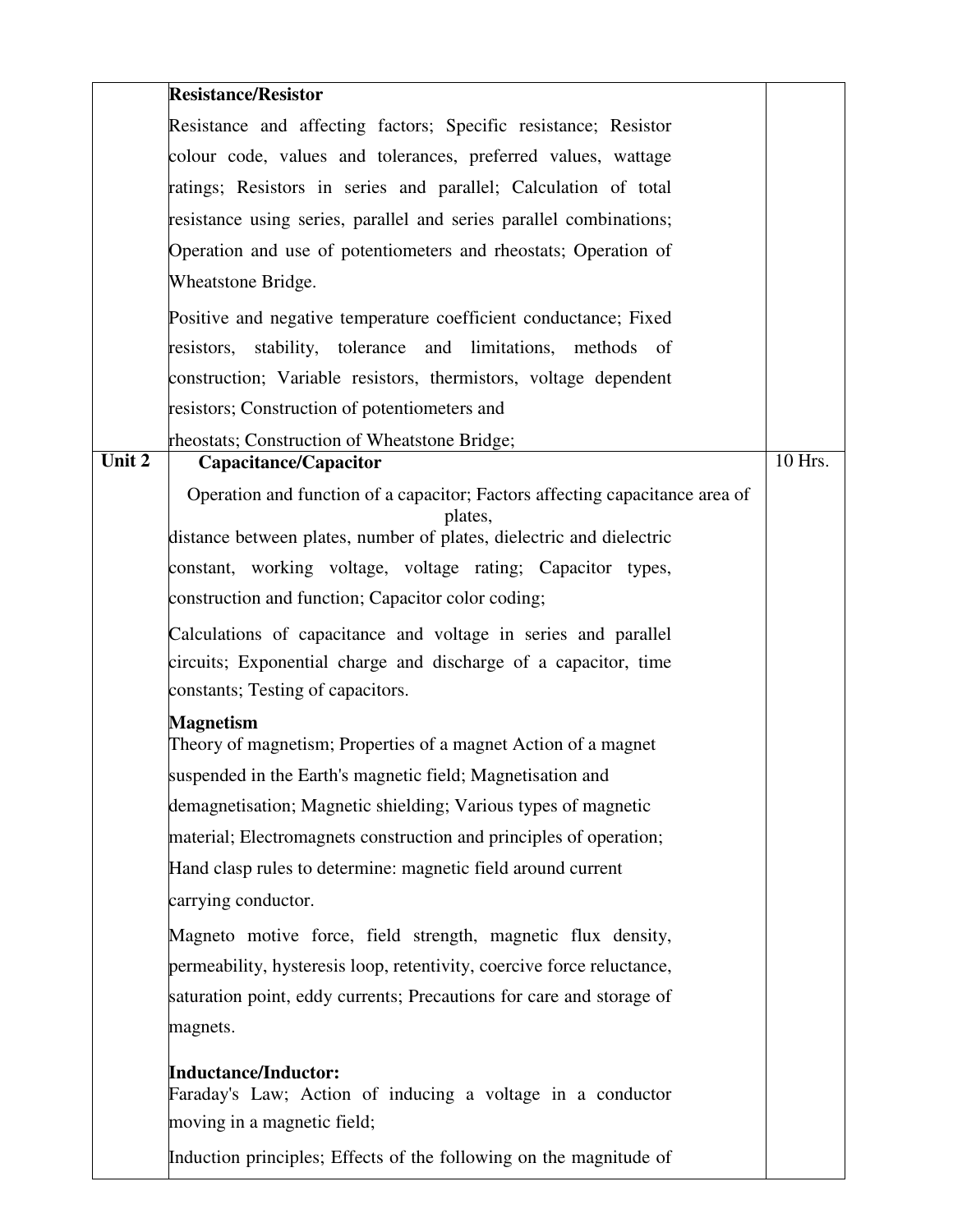|                            | an induced voltage: magnetic field strength, rate of change of flux,                                                                                                                                                                                                                                                             |         |
|----------------------------|----------------------------------------------------------------------------------------------------------------------------------------------------------------------------------------------------------------------------------------------------------------------------------------------------------------------------------|---------|
|                            | number of conductor turns; Mutual induction; The effect the rate                                                                                                                                                                                                                                                                 |         |
|                            | of change of primary current and mutual inductance has on                                                                                                                                                                                                                                                                        |         |
|                            | induced voltage; Factors affecting mutual inductance: number of                                                                                                                                                                                                                                                                  |         |
|                            | turns in coil, physical size of coil, permeability of coil, position of                                                                                                                                                                                                                                                          |         |
|                            | coils with respect to each other; Lenz's Law and polarity                                                                                                                                                                                                                                                                        |         |
|                            | determining rules; Back emf, self-induction; Saturation point;                                                                                                                                                                                                                                                                   |         |
|                            | Principle uses of inductors;                                                                                                                                                                                                                                                                                                     |         |
| Unit 3                     | <b>AC Theory</b>                                                                                                                                                                                                                                                                                                                 | 20 Hrs. |
|                            | Sinusoidal waveform: phase, period, frequency, cycle; Instantaneous,<br>average, root mean square, peak, peak to peak current values and calculations<br>of these values, in relation to voltage, current and power triangular/square<br>waves : 3 phase principles.<br>Resistive (R), Capacitive (C) and Inductive (L) Circuits |         |
|                            | Phase relationship of voltage and current in L, C and R circuits, parallel,<br>series and                                                                                                                                                                                                                                        |         |
|                            | series parallel; Power dissipation in L, C and R circuits; Impedance, phase<br>angle,<br>power factor and current calculations; True power, apparent power and                                                                                                                                                                   |         |
|                            | reactive<br>power calculations.                                                                                                                                                                                                                                                                                                  |         |
|                            | <b>Transformers</b><br>Transformer construction principles and operation; Transformer losses<br>and                                                                                                                                                                                                                              |         |
|                            | methods for overcoming them; Transformer action under load and no-load<br>conditions;                                                                                                                                                                                                                                            |         |
|                            | Power transfer, efficiency, polarity markings; Calculation of line and phase<br>voltages                                                                                                                                                                                                                                         |         |
|                            | and currents; Calculation of power in a three phase system; Primary and<br>Secondary                                                                                                                                                                                                                                             |         |
|                            | current, voltage, turns ratio, power, efficiency; Auto transformers.                                                                                                                                                                                                                                                             |         |
|                            | <b>Filters</b><br>Operation, application and uses of the following filters: low pass, high pass,<br>band<br>pass, band stop.                                                                                                                                                                                                     |         |
| $\overline{\text{Unit}}$ 4 | <b>Generation of Electricity</b>                                                                                                                                                                                                                                                                                                 | 20 Hrs. |
|                            | Elementary knowledge on generation of electricity by the following<br>methods:light, heat, friction, pressure, chemical action, magnetism and<br>motion.                                                                                                                                                                         |         |
|                            | <b>DC Sources of Electricity</b>                                                                                                                                                                                                                                                                                                 |         |
|                            | Construction and basic chemical action of: primary cells, secondary cells, lead                                                                                                                                                                                                                                                  |         |
|                            | acid                                                                                                                                                                                                                                                                                                                             |         |
|                            | cells, nickel cadmium cells, other alkaline cells; Cells connected in series and<br>parallel; internal resistance and its effect on a battery; Construction, materials                                                                                                                                                           |         |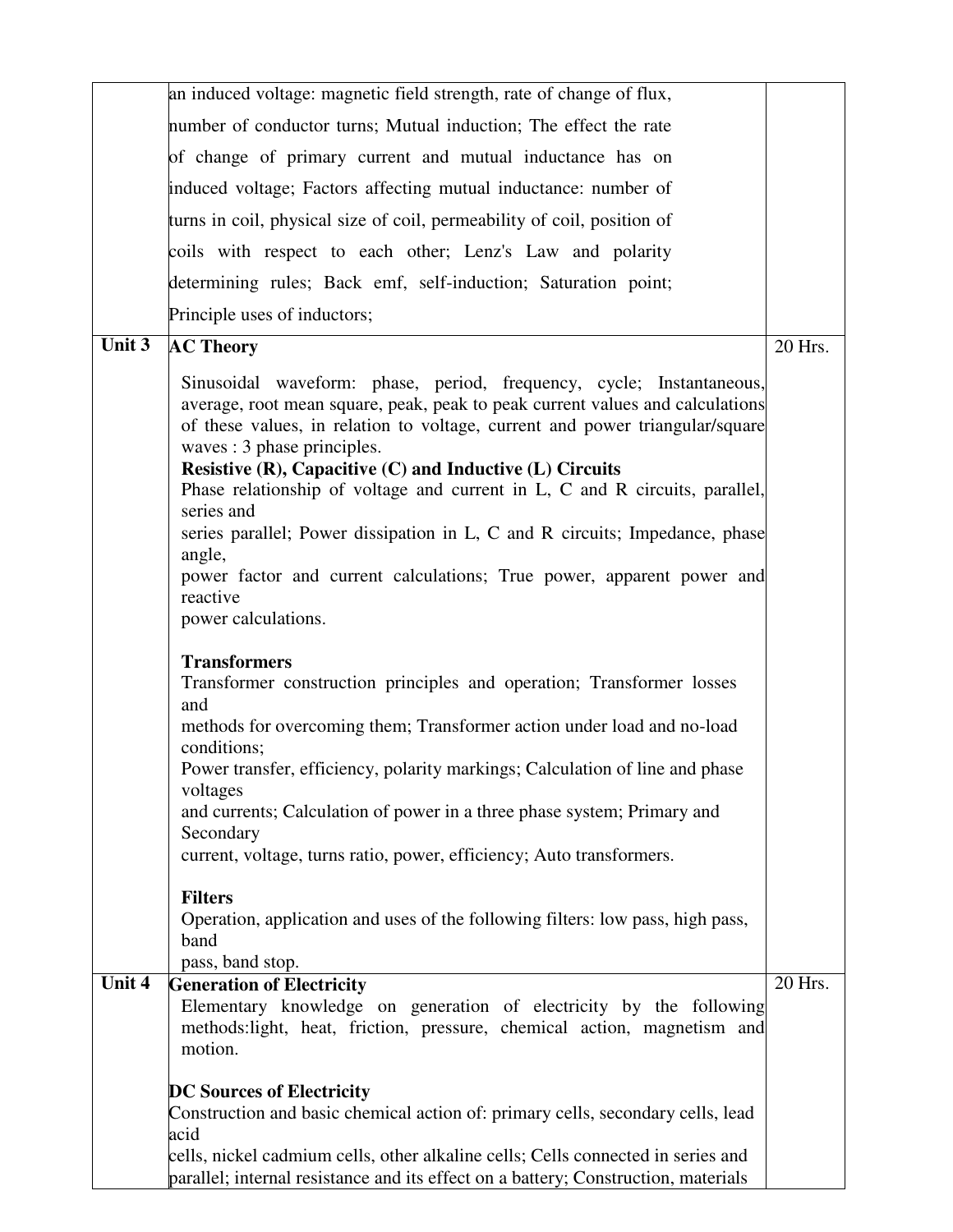and

operation of thermocouples; Operation of photo-cells.

## **DC Motor/Generator Theory**

**Basic** motor and generator theory; Construction and purpose of components in DC

generator; Operation of, and factors affecting output and direction of current flow

in DC generators; Operation of, and factors affecting output power, torque, speed

and direction of rotation of DC motors; Series wound, shunt wound and compound

motors; Starter Generator construction**.** 

## **AC Generators :**

Rotation of loop in a magnetic field and waveform produced; Operation and construction of revolving armature and revolving field type AC generators; Single

phase, two phase and three phase alternators; Three phase star and delta connections advantages and uses;

Permanent Magnet Generators.

## **AC Motors :**

Construction, principles of operation and characteristics of: AC synchronous and

induction motors both single and polyphase; Methods of speed control and direction of rotation;

Methods of producing a rotating field: capacitor, inductor, shaded or split pole.

### **Power:**

Power, work and energy (kinetic and potential); Dissipation of power by a resistor;

Power formula; Calculations involving power, work and energy.

## **Aircraft Electrical Cables and Connectors**

a). Cable types, construction and characteristics; High tension and co-axial cables;

Crimping; Connector types, pins, plugs, sockets, insulators, current and voltage

rating, coupling, identification codes. .

B). Electrical Wiring Interconnection System (EWIS) Continuity, insulation and bonding techniques and

Testing; Use of crimp tools: hand and hydraulic operated; testing of crimp joints;

Connector pin removal and insertion; Co-axial cables: testing and installation Precautions; Identification of wire types, their inspection criteria and damage tolerance

Wiring protection techniques: Cable looming and loom support, cable clamps, and protective

Sleeving techniques including heat shrink wrapping, shielding. EWIS installations,

Inspection, repair, maintenance and cleanliness standards

## **Electromagnetic Environment**

Influence of the following phenomena on maintenance practices for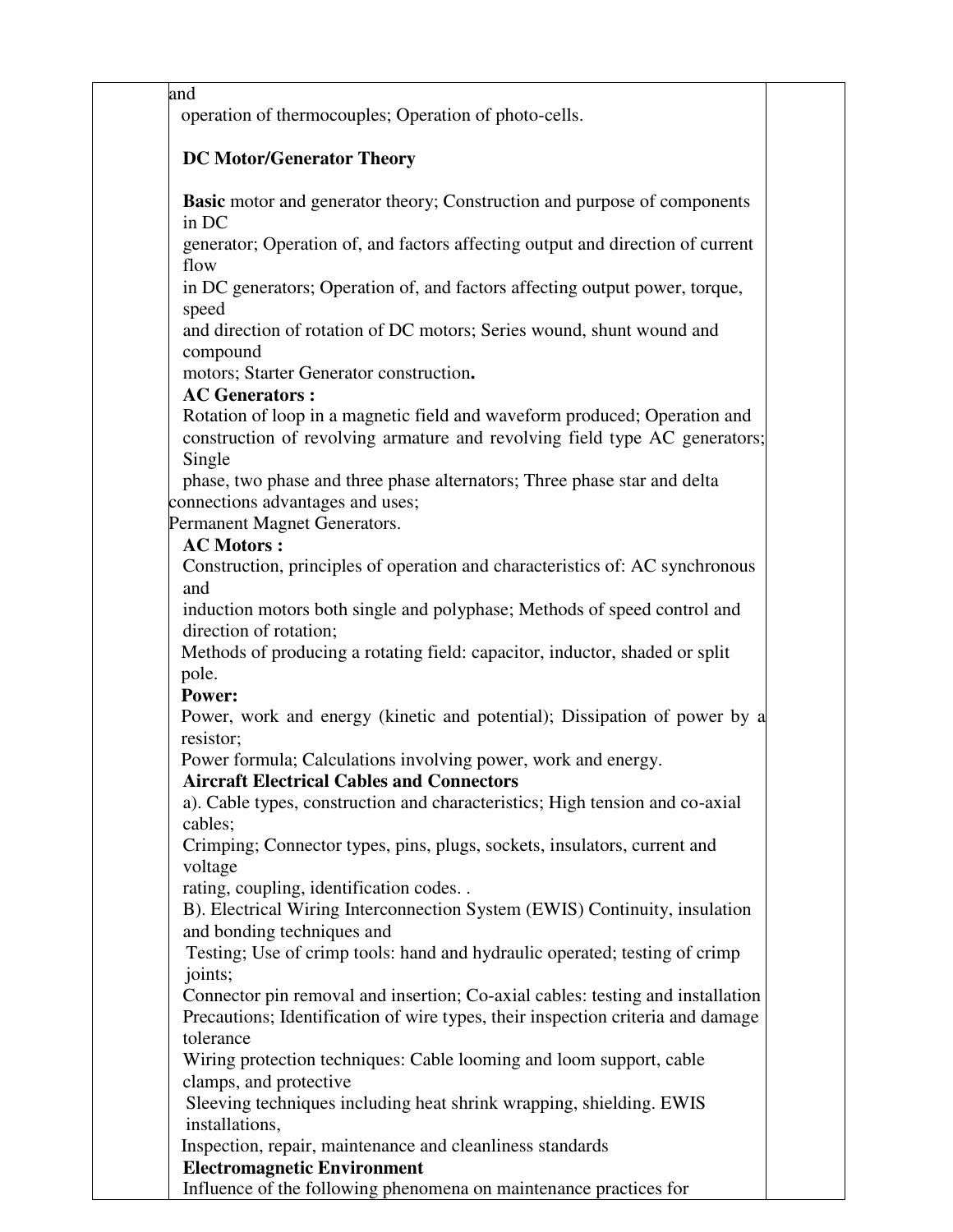| electronic system:                                                                                |  |
|---------------------------------------------------------------------------------------------------|--|
| EMC-Electromagnetic Compatibility; EMI-Electromagnetic Interference;                              |  |
| HIRF-High                                                                                         |  |
| Intensity Radiated Field; Lightning/lightning protection                                          |  |
| <b>Electro sensitive devices</b>                                                                  |  |
| Special handling of components sensitive to electrostatic discharges;                             |  |
| Awareness of risks and possible damage, component and personnel anti-static<br>protection devices |  |

#### **Reference Books:**

#### **Reference Books:**

Electrical Technology- by B.L.Theraja

Aircraft Electrical System- by E.H.J.Pallett

Aircraft Electricity and electronics-by Bent McKinley and also by Eismin/Bent McKinley

## **List of Practical : Electrical fundamentals**

- **1** Simple experiments with static electricity and the coulomb's law
- **2** Application of Electromotive forces and Potential difference Ballistic

Galvanometer: (i) Measurement of charge and current sensitivity Measuring (a) Resistances, (b) AC and DC Voltages, (c) DC Current, and (d)

**3**  checking

electrical fuses and connection

- **4** Use of a range of test meters to measure volts, amps and resistance. Resistor colour codes - Calculation of resistance value using colour
- **5**  codes
- **6** Potentiometer, rheostat and wheat stone bridges and determine unknown resistance
- **7** Use a Multimeter for measuring Resistances, checking electrical fuses Identify various types of resistance
- **8** Identify various types of capacitances **9**  Measurement of magnetic field strength. Magnetic field density and permeability

using flux meter.

- **10** Production of electricity by inductance methods
- **11** Single phase and three phase power supply distribution using star and delta connection Construct series LCR circuit and determine its (a) Resonant Frequency, (b)
- **12 Quality**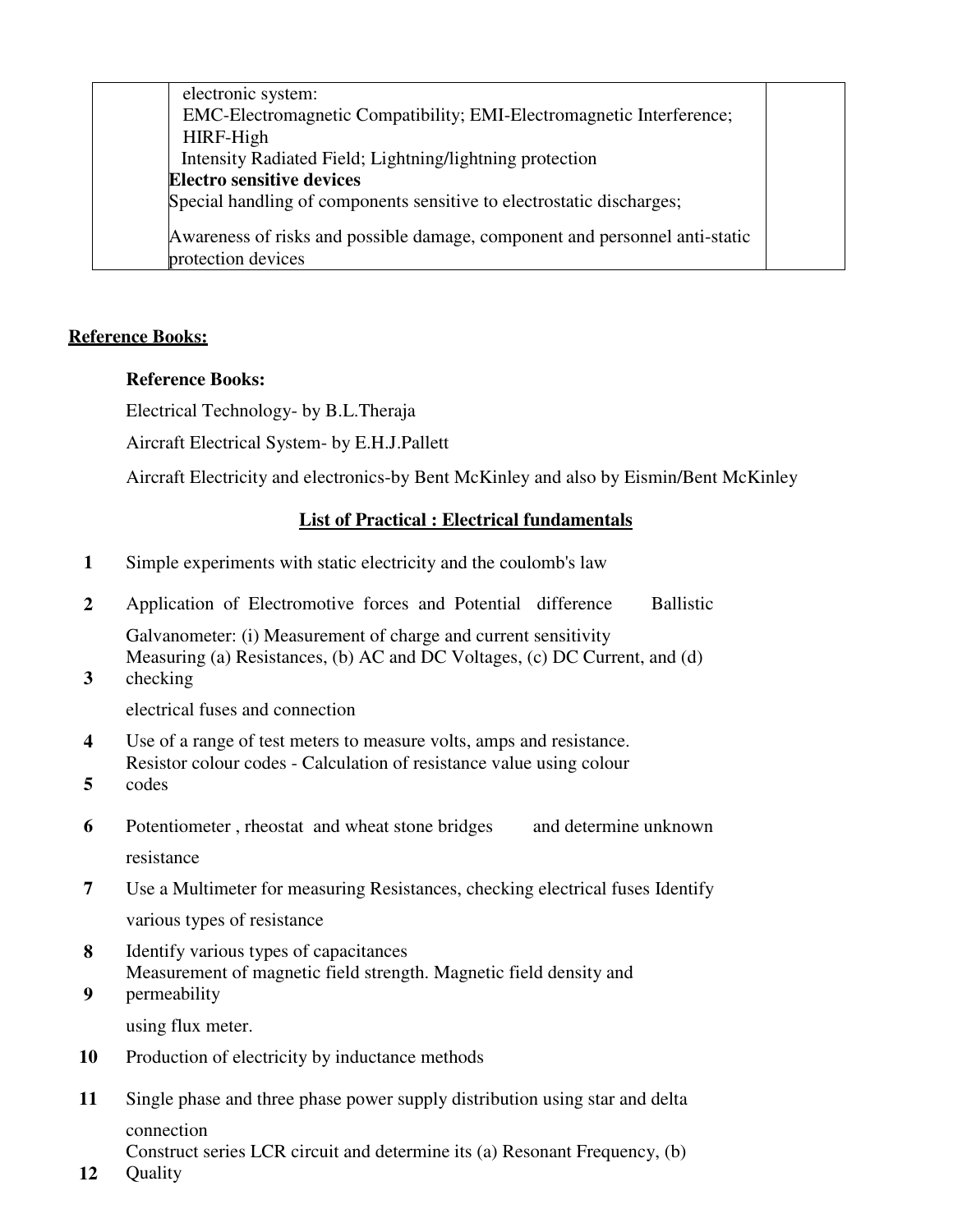Factor,

Construct parallel LCR circuit and determine its (a) Anti-resonant frequency

**13**  and

(b) Quality factor Q

- **14** Use of transformer in power distribution and measurements. Make filters circuit to study function of low pass, high pass, band pass and
- **15**  band
	- stop.
- **16** Generation of electricity by light , heat, chemical action, magnetism, and motion
- **17** Construct power sources using primary and secondary cells
- **18** Construct a model to study usage of thermo-cell and photo-cell
- **19** Construct a model to generate DC power using different method of coil arrangements (Series, shunt) to understand their Usage.
- 20 Construct a model of DC motor using different method of coil arrangements (Series, shunt) to understand their Usage.
- 21 Construct a model to generate single/Poly-phase AC power to understand their Usage.
- 22 Construct a model of AC motor using single/ Poly-phase l arrangements to understand their Usage.
	- Measure amount of power dissipated by various resistors; calculation of power
- 24 Using at least two crimping systems, select appropriate cable crimping tools and crimp cables to prepare cable ends or plug / socket terminals.
- 25 Check an aircraft electrical circuit for continuity in conjunction with an electrical wiring diagram.
- **26** Identify cables and cables values by reference to the maintenance manuals.

Identify a range of electrical component symbols.

- **27** Inspection of electrical cable looms / bundles and cable trunking. Select and use appropriate cable stripping tools and solder cables to single
- **28** and

23

multipin connectors / tag boards

- **29** Prepare, and install a simple loom, using at least two binding methods
- **30** Identification of various fasteners and locking devices used in aircraft.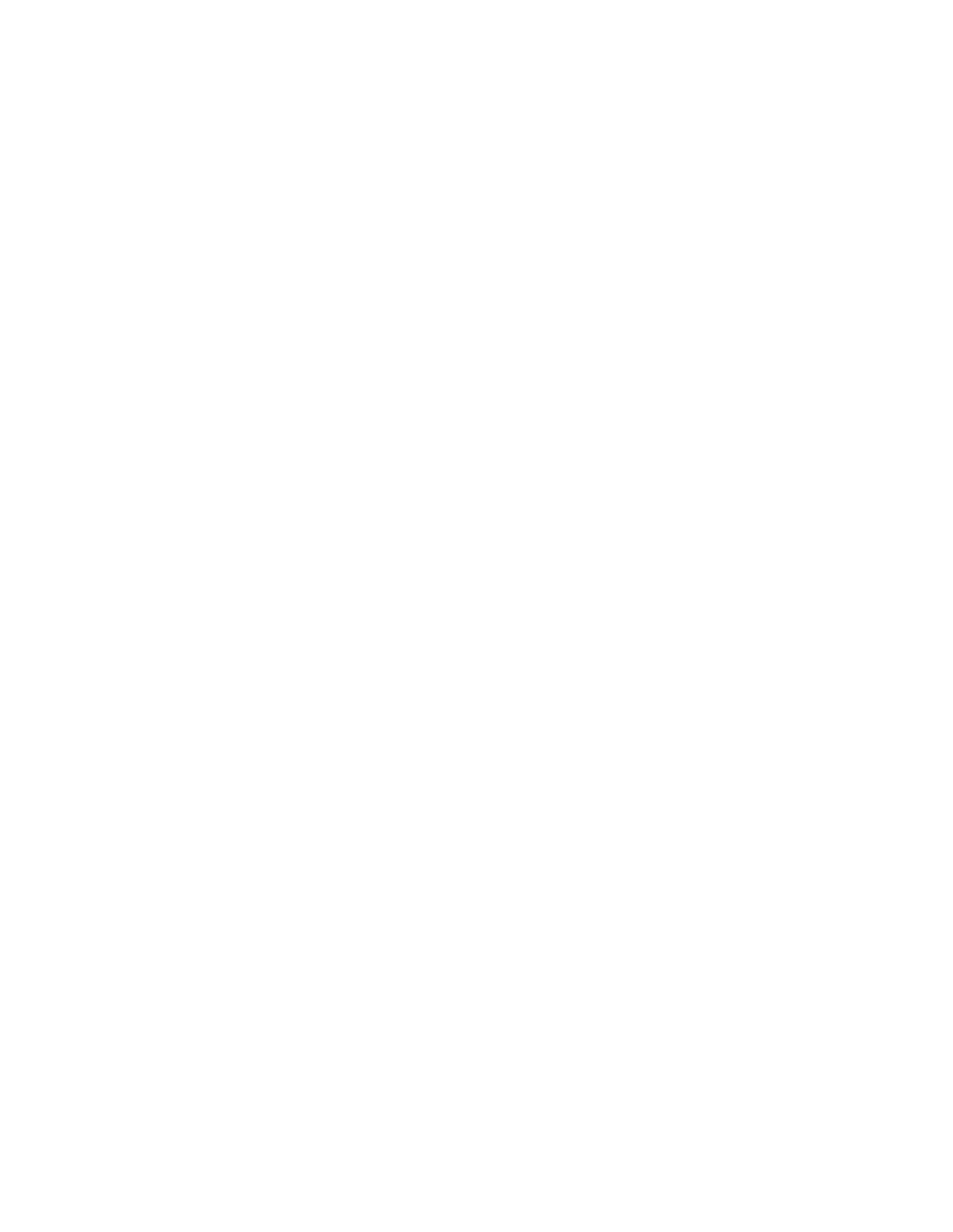| <b>Subject: English Communication</b> |                            |                        |                |                    |                                      |                   |                   |              |  |
|---------------------------------------|----------------------------|------------------------|----------------|--------------------|--------------------------------------|-------------------|-------------------|--------------|--|
|                                       | Program: B Sc (Honours) AM |                        |                |                    | Subject Code: AM0134<br>Semester: I  |                   |                   |              |  |
|                                       |                            |                        |                |                    |                                      |                   |                   |              |  |
|                                       |                            | <b>Teaching Scheme</b> |                |                    | <b>Examination Evaluation Scheme</b> |                   |                   |              |  |
|                                       |                            |                        |                | <b>University</b>  | <b>University</b>                    | <b>Continuous</b> | <b>Continuous</b> | <b>Total</b> |  |
|                                       |                            |                        |                | <b>Theory</b>      | <b>Practical</b>                     | <b>Internal</b>   | <b>Internal</b>   |              |  |
|                                       |                            |                        |                | <b>Examination</b> | <b>Examination</b>                   | <b>Evaluation</b> | <b>Evaluation</b> |              |  |
|                                       |                            |                        |                |                    |                                      | $(CIE)$ -         | $(CIE)$ -         |              |  |
| Lecture                               | <b>Tutorial</b>            | <b>Practical</b>       | <b>Credits</b> |                    |                                      | <b>Theory</b>     | <b>Practical</b>  |              |  |
| 4                                     | $_{0}$                     | $\theta$               | 4              | 16/40              | 00                                   | 24/60             | 00                | 100          |  |

#### **Course outcomes:**

CO 1: Describe various types and modes of communication. [BT-2]

CO 2: Explain language of communication. [BT-2]

CO 3: Demonstrate various methods of speaking skills. [BT-3]

CO 4: Determine various methods of reading and understanding. [BT-3]

CO 5: Analysis and Interpretation, Translation (from Indian language to English and vice-versa).[BT-4]

CO 6: Compose various letters by using writing skills methods.[BT-6]

| Unit 1 | <b>Introduction</b>                                                           | 10 Hrs. |
|--------|-------------------------------------------------------------------------------|---------|
|        | Theory of Communication, Types and modes of Communication                     |         |
| Unit 2 | <b>Language of Communication</b>                                              | 15 Hrs. |
|        | Verbal and Non-verbal (Spoken and Written), Personal, Social and Business     |         |
|        | Barriers and Strategies Intra-personal, Inter personal and Group              |         |
|        | communication                                                                 |         |
| Unit 3 | <b>Speaking Skills</b>                                                        | 15 Hrs. |
|        | Monologue, Dialogue, Group Discussion, Effective Communication/Mis-           |         |
|        | Communication, Interview, Public Speech                                       |         |
| Unit 4 | <b>Reading and Understanding</b>                                              | 20 Hrs. |
|        | Close Reading, Comprehension, Summary Paraphrasing, Analysis and              |         |
|        | Interpretation, Translation (from Indian language to English and vice-versa), |         |
|        | Literary/Knowledge Texts.                                                     |         |
|        |                                                                               |         |
|        | <b>Writing Skills</b>                                                         |         |
|        | Documenting, Report Writing, Making notes, Letter writing                     |         |